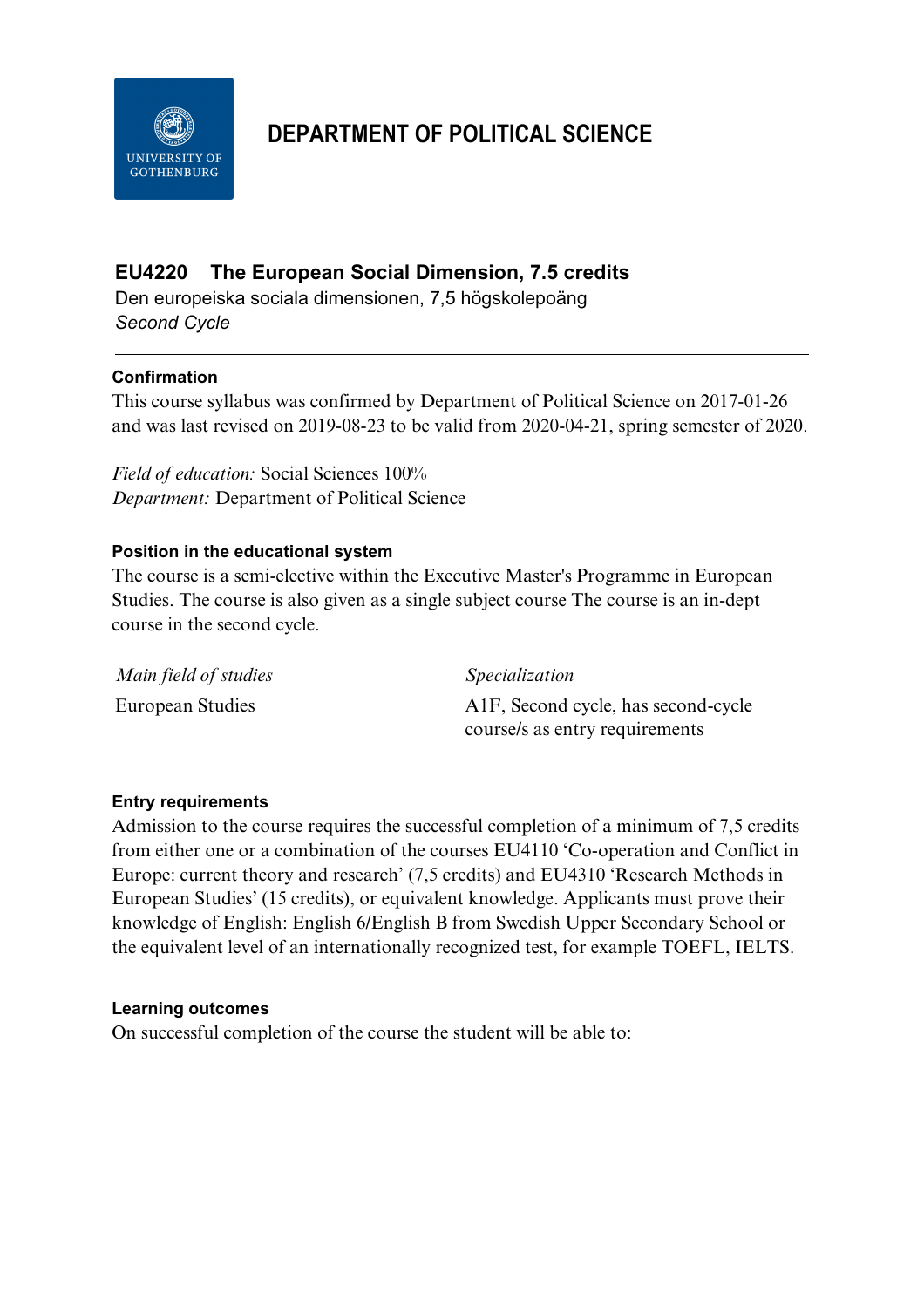## *Knowledge and understanding*

- Describe, map and compare welfare systems, welfare inequalities and welfare challenges in Europe;
- Categorize and account for different dimensions, forms and instruments of social policymaking, and specify the judicial and political conditions of social policymaking in the EU;
- Summarize empirical research results from three areas of research: Work, employment and industrial relations; Migration and ethnicity; Civil society organisations and social movements with a particular focus on gender related issues.
- Identify relevant theoretical perspectives and define central concepts used in research in the three areas listed above.

## *Competence and skills*

- Demonstrate the ability to reflect orally and in writing on the development and challenges of the European Social Dimension in connection to different dimensions, forms and instruments of social policymaking in the EU.
- Analyze specific social issues by applying different theoretical approaches (such as comparative vs. EU-level analyses, negative vs. positive integration, and "from above" vs. "from below" analyses).
- Appreciate and elaborate on the relevance of different theoretical approaches and existing empirical knowledge for their own area of work.
- Independently produce text in accordance with good academic practice, including proper citation technique and use of references.

# *Judgement and approach*

- Evaluate the importance of different theoretical and methodological approaches for the conceptualization and understanding of the European Social Dimension
- Critically discuss the applicability of different perspectives and approaches when studying specific issues relating to the European Social Dimension and European social policy and law.

# **Course content**

The course addresses empirical and theoretical aspects of the European Social Dimension. Empirical issues regarding welfare in European states, the distribution of risks and rights among citizens, and the development of common European social policies, are discussed in connection to three theoretical approaches: A) The difference between comparative perspectives on welfare in Europe vs. EU-level approaches to social issues and policies. B) The significance of negative and positive European integration for understanding challenges and prospects of European social policies. C) The distinction between categories of people exposed to social risks as identified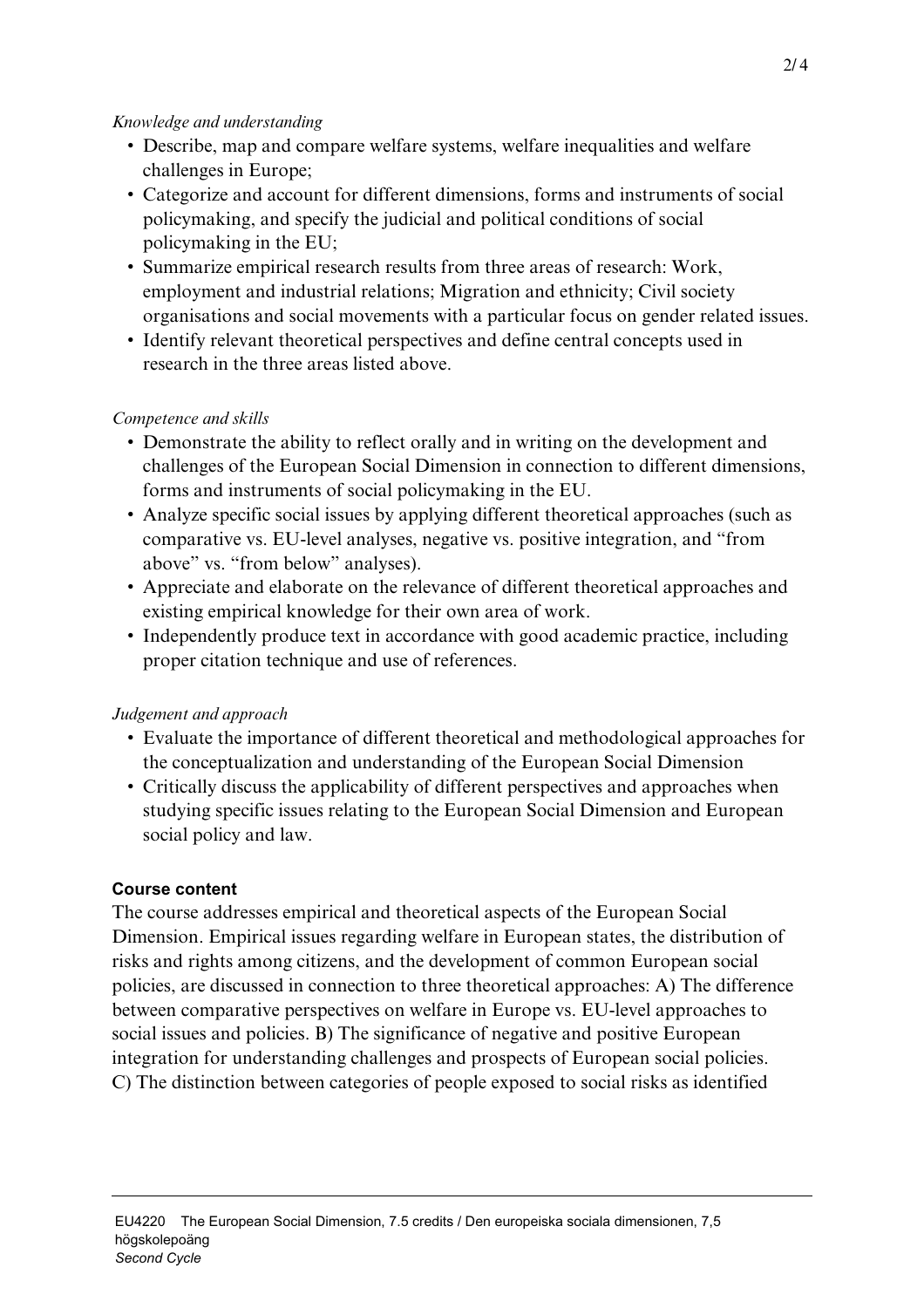"from above" vs. groups who identify themselves as exposed to risks and organize or act on the basis of that "from below".

The course consists of two modules:

*Welfare Challenges and Social Policy in Europe, 2,5 credits. This module gives a general* overview of the European social dimension and what issues it relates to. The module addresses three general themes: Welfare and inequalities in Europe from a comparative perspective; Dimensions, forms and instruments of common European social policies, and; Legal perspectives on the social dimension, particularly as concerns rights and obligations.

*Social Issues, Actors and Identities, 5 credits*. This module addresses three particular areas of the social dimension: Work, employment and industrial relations; Migration and ethnicity, and; Civil society organisations and social movements with a particular focus on gender related issues. The students will first acquaint themselves with all three areas, and thereafter explore one of them more thoroughly through an individual analysis.

# **Form of teaching**

The main format of the course is web-based distance learning, combined with two days on campus.The main forms of instruction are lectures and seminars, both online and on campus. This will be combined with individual and group assignments and peer feedback. Instructions, material and deadlines for online exercises and assignments are posted on an online learning platform.

*Language of instruction:* English

# **Assessment**

Students will be evaluated on the basis of one exam on each course module. The first module is examined through a short paper covering the themes of the module, with the possibility to get the grades fail/pass/pass with distinction. The second module will be examined through a longer paper in which the author analyses specific problems connected to one of the three areas of research focused on in the second module, with the possibility to get the grades fail/pass/pass with distinction.

In addition to these exams there are seven mandatory individual and group assignments, which will have to be passed in order to pass the course. The grades given is fail/pass. There will be three such assignments during each module. In addition it will be mandatory that the student orally presents his/her final exam paper at the course conference at the end of the course, and that the student comments on one of the other students papers at the conference. Students who are not able to take part in the scheduled mandatory assignments will be given an opportunity to partake in an